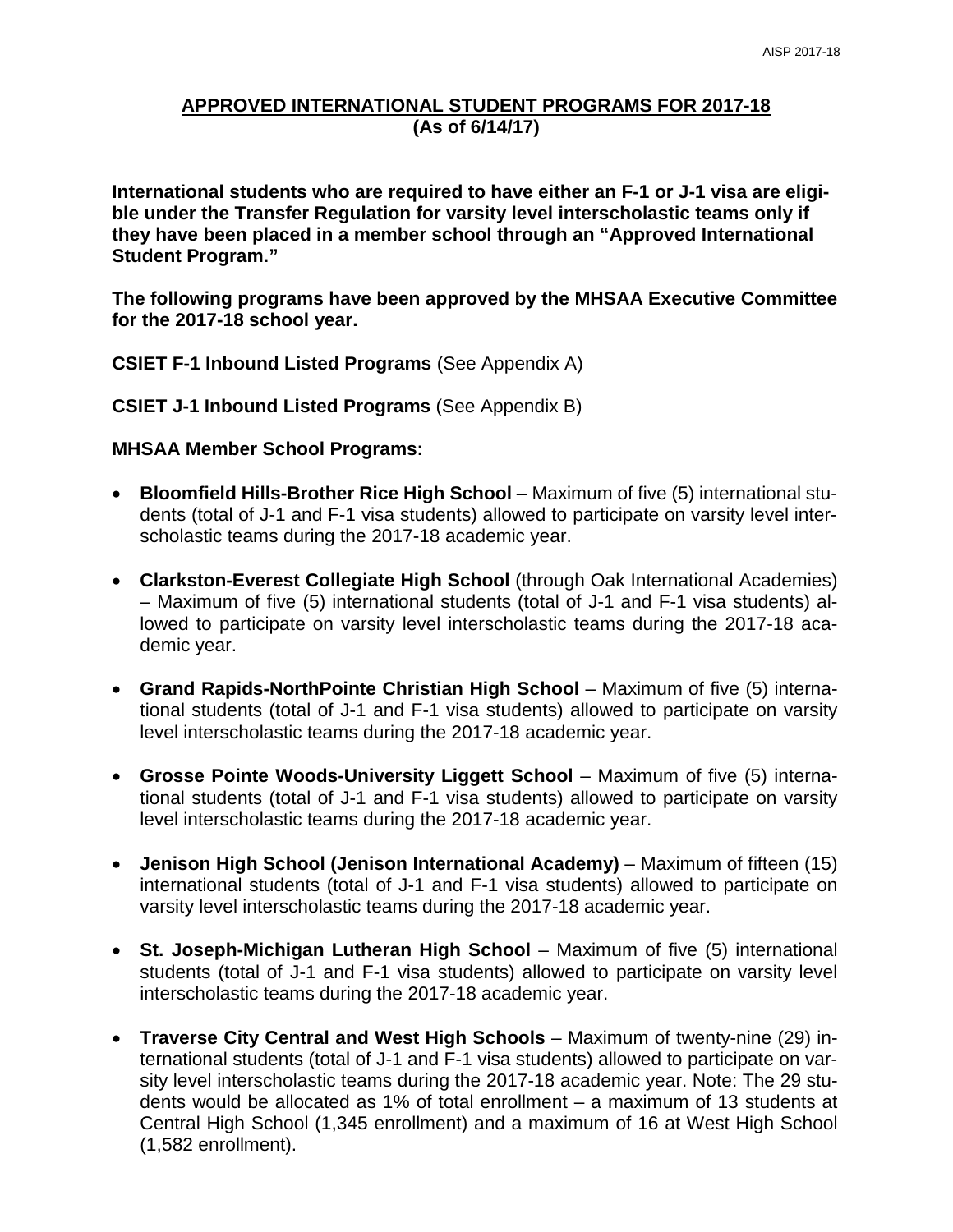

## **STANDARDS FOR INTERNATIONAL STUDENT EXCHANGE**



# 2017-2018 F-1 INBOUND LISTED PROGRAMS

Academic Opportunities in America Listing Status: Provisional  $-$ 

American Home Life International Listing Status: Conditional

American Homestay Services Listing Status: Full  $---$ 

> AmeriStudent Listing Status: Full

> AnB Education Listing Status: Full

Apex International Education Partners (AIEP) Listing Status: Full

Asian American Cultural Exchange Association Listing Status: Full

> $1 - 1$ ASSIST Listing Status: Full

 $-$ --**BEST Educational Solutions Today** Listing Status: Provisional

> $- - -$ **Boston Global Education** Listing Status: Provisional  $-$

> > C&T Education Listing Status: Full

Cambridge Network (gpHomestay) Listing Status: Full

> **CCI** Greenheart Listing Status: Full

**CET** International Listing Status: Full  $\sim$   $\sim$   $\sim$ 

Children Around the World Listing Status: Full

Council on International Educational Exchange  $(CIEE)$ Listing Status: Full

> $- - -$ **CPH Educational Consulting** Listing Status: Provisional  $\sim$

Discoveries Academic Student Homestay (DASH) Listing Status: Provisional

DMD Private High School Program Listing Status: Provisional  $\sim$   $\sim$   $\sim$ 

Edu-iCare Inc. Listing Status: Provisional  $\overline{\phantom{a}}$ 

> EduBoston Listing Status: Full  $\sim$   $\sim$

> Educatius Inc. Listing Status: Full

Exchange Service International Listing Status: Full

ExchangeMate USA Listing Status: Provisional

Faith Christian Academy Listing Status: Provisional  $- - -$ 

Foreign Links Around the Globe (FLAG) Listing Status: Full  $\sim$   $\sim$   $\sim$ 

> Gateway Education USA Corp Listing Status: Provisional  $\sim$   $\sim$   $\sim$

Global Student Services of America Listing Status: Provisional  $- - -$ 

> Haostay LLC Listing Status: Provisional

Heritage Student Foundation Listing Status: Full

**International Cultural Exchange Services** Listing Status: Full

**International Education Opportunities** Listing Status: Full

> International Experience USA Listing Status: Full

 $- - -$ Ivy International Group **Listing Status: Provisional** 

Joy International Exchange Student, Inc. Listing Status: Full  $\sim$ 

> LPI Learning Listing Status: Provisional  $- - -$

Nacel Open Door Listing Status: Full

New Oasis International Education Listing Status: Provisional

New World Academic and Cultural Exchange Listing Status: Full  $\sim$  44

Newcomb Central School District Listing Status: Full

Northeast Student Consulting, LLC Listing Status: Provisional

Our Lady of Good Counsel High School Listing Status: Provisional

Portland Education Tour Center Listing Status: Full

Princeton Educational Services Co. Listing Status: Provisional

Private & Public School F-1 Exchange (PSE) Listing Status: Full

Renascentia Hall International, LLC Listing Status: Full

Silicon Valley International Education Group Listing Status: Provisional

> STS Global Studies Listing Status: Full

**Topton Group** Listing Status: Provisional

United Continental Edu Consortium, Inc. **Listing Status: Provisional** 

> University Track Preparation Listing Status: Full

Wanhua Trophy Inc. Listing Status: Provisional

Young Century Group Listing Status: Provisional  $---$ 

> The Zource, Inc. Listing Status: Full  $---$